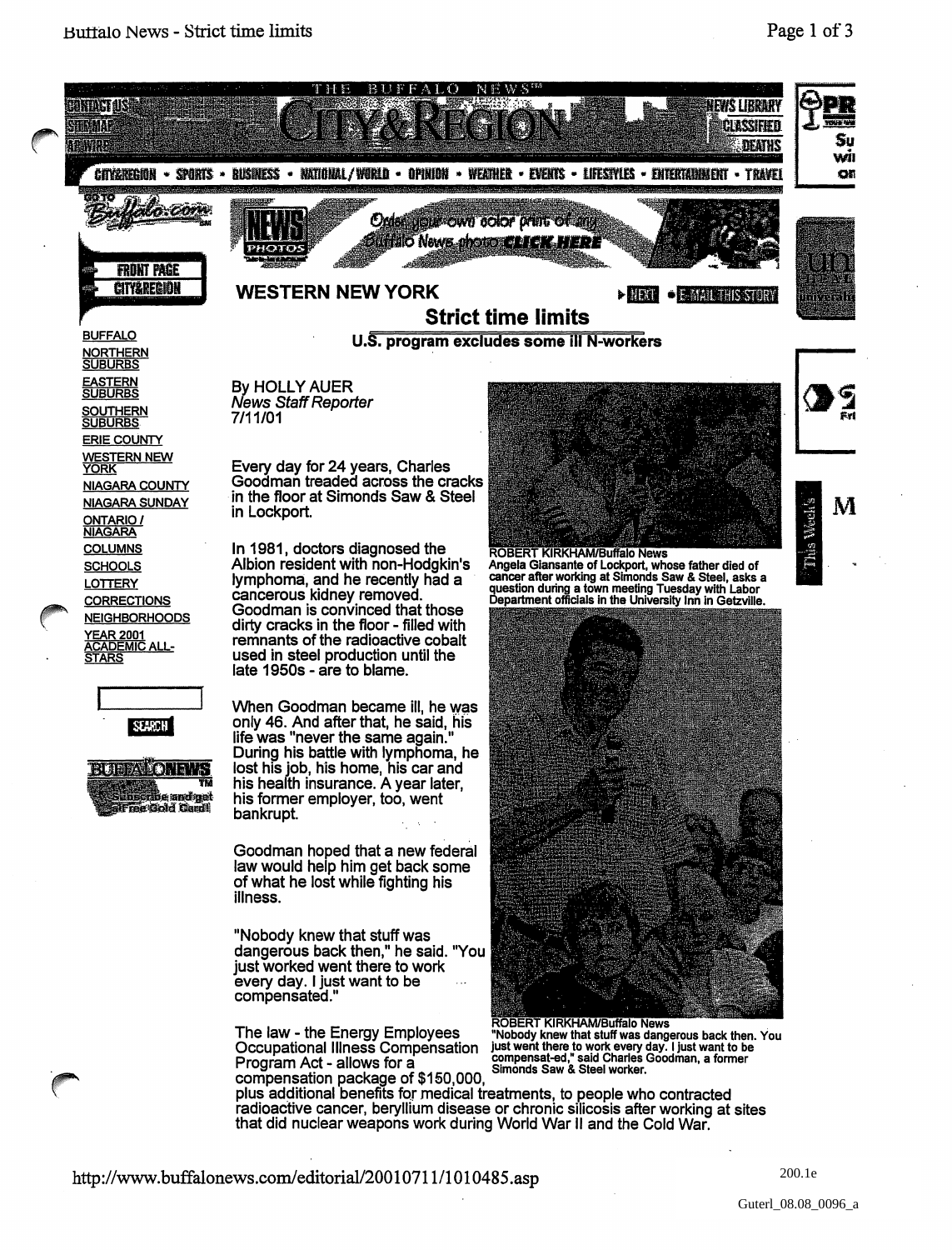that did nuclear weapons work during World War II and the Cold War.

Thirteen Western New York locations, including Bethlehem Steel in Lackawanna and Electrometallurgical Co. and Titanium Alloys Manufacturing in Niagara Falls, are on the list of facilities involved.

But Goodman learned at a town meeting Tuesday that his employment dates fall outside the narrow period the Department of Energy has specified for exposure to hazardous materials - and, consequently, eligibility for compensation. Under the guidelines, only workers employed during active use of the hazardous materials are eligible - even though most local radioactive sites were never cleaned up after production ceased.

The new law takes effect on July 31, and Labor Department officials at Tuesday's meeting at the University Inn in Getzville said they expect to begin Tuesday's meeting at the University Inn in Getzville said they expect to begin<br>making judgments and paying claimants by fall. To file a claim, patients or their survivors must provide-proper documentation of their illness and an employment history to be reviewed by the four district offices established by the Labor Department. The office closest to Western New York will be set up in Cleveland.

"The government wants to thank you for the work you did to keep our country<br>safe," Department of Energy Office of Worker Advocacy representative Josh Silverman told the crowd of about 200. ''You may have worn coveralls instead of uniforms, but you were the foot soldiers of the nuclear industry. This program is certainly not perfect, but it's a major step forward."

However, he called some parts of the law "nebulous" and admitted that the program is likely to be fraught with hurdles, especially in Western New York, where the facilities involved were privately owned or have shut down. As former employees age - ot die - exact employment dates may be difficult to pin down, and abandoned plants will likely be unable to help.

During the meeting - one of about 60 nationwide this summer - former

employees and survi-<br>vors of deceased employees pointed to several wrinkles in the new law. Among<br>them: strict rules governing which survivors are eligible for compensation and possible difficulties obtaining cooperation from the local medical community<br>when putting together the records necessary to file a claim.

But the chief grievance cited by former employees cited involved the employment dates eligible for compensation. At facilities where cleanup efforts were never undertaken, employees-may have been exposed to hazardous materials for years after their use ended.

"This stuff is toxic," said one former Simonds employee. "It's not like it just<br>washes off with water."

Consequently, the dates may be subject to change as the Department of Energy receives more information about activities at the private and shut-down plants, said Roberta Mosier, deputy director of the Energy Employees Occupational Illness Compensation Program.

In October, Peter Bartholomew's doctors at Roswell Park Cancer Institute gave him six months to live. He has alreagy stolen three extra ones from a season they predicted he'd never see. Like Goodman. he worked six years at Simonds. And also like Goodman, his tenure at the mill falls outside the Energy<br>Department's cutoff for eligibility.

He said he plans to file a claim anyway.

"I'm already living on borrowed time," said the Gasport resident. "Why give up now? You've just gotta hang in there."